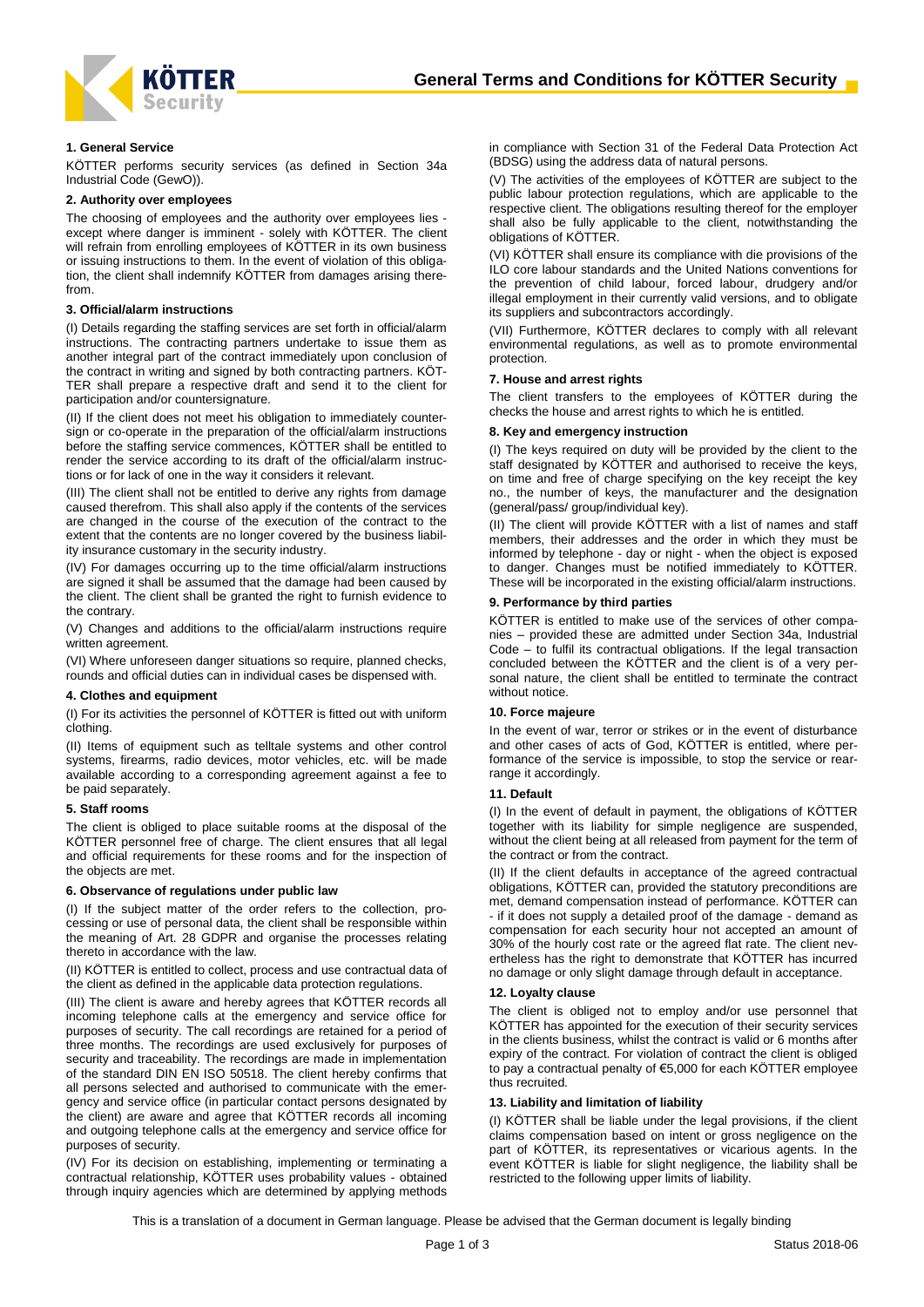

| -Euro | 2,500,000 | for damage to property per claim                                                                           |
|-------|-----------|------------------------------------------------------------------------------------------------------------|
| -Euro | 250,000   | for the loss of guarded devices per claim                                                                  |
| -Euro | 250,000   | for the loss of devices resulting from the non-<br>functioning/malfunctioning of danger warning<br>systems |
| -Euro | 250.000   | for key damages per claim                                                                                  |
| -Euro | 250,000   | for purely financial losses                                                                                |
| -Euro | 250,000   | for financial losses in the event of violations<br>of the data protection laws                             |
| -Euro | 250,000   | for activities/processing damage                                                                           |

(II) The above restrictions are not applicable in case of any life injury, physical injury or health injury.

(III) If KÖTTER is required to use a motor vehicle of the principal for the performance of the contractual service, the principal shall be obliged at its own expense to take out and maintain fully comprehensive insurance for the motor vehicle with an excess of max. €500. The liability of KÖTTER for any damage caused to the principal's motor vehicle shall be limited to this agreed excess and the loss of any no claims bonus. The above shall also apply if the principal has not complied with its obligation to conclude fully comprehensive insurance. This limitation of liability shall not apply if the provider of the fully comprehensive insurance is exempted from its performance obligation in whole or in part as a result of a breach of duty under the General Terms and Conditions of the motor vehicle insurance in the latest version in each case and KÖTTER is responsible for this.

(IV) KÖTTER is not liable for damages that arise as a result of alarm signals given with private transmission facilities over communication networks not being forwarded for lack of establishment of a connection or communication of the signals. Claims against the network operator shall be unaffected by this.

(V) The client assures KÖTTER that no general keys or passkeys will be handed over, unless this is absolutely necessary for the execution of the service. If the client does not follow this obligation, KÖTTER shall only be liable - in case of a loss of this key for which it shall be held responsible - for the damage that would have been caused by the loss of the requested key.

(VI) If KÖTTER uses IT and other communication facilities of the client within the framework of the execution of the order, the client shall be obliged to restrict any access authorisation to the extent absolutely required for the execution of the work as defined in the order (e.g. by allocating passwords, restricting administration or other access rights, and by blocking internet accesses). If the client fails to fulfil this obligation, KÖTTER shall only be liable up to the amount of the damage which would have been incurred if the absolutely necessary access authorisations and access possibilities had been granted.

(VII) The client's attention is drawn to the fact that the liability insurance taken out by KÖTTER does not exempt the client from taking out a business insurance of its own.

#### **14. Notice of defects and notice of any claims for compensation**

(I) Any possible faults or defects have to be reported by the client to KÖTTER within a period of one month after the client has taken note of any such faults or defects. This shall not be applicable, if KÖT-TER's administration knows about this fault or defect.

(II) Should the client culpably fail to notify KÖTTER of such a fault or defect, then the assertion of any claims resulting from such a fault or defect shall be excluded.

(III) Notwithstanding of the regulation stipulated under para. (I) and (II), the client has to notify KÖTTER in writing of any claims for compensation within a period of three months after it has taken note of the damaging event. The required incidence of taking note of the event shall not be given until the client has or should have recognised that KÖTTER may be considered the contact partner. If the client is a consumer, then the text form is sufficient for the notification instead of the written form.

(IV) Following the lapse of this time limit, a claim for compensation can only be asserted, if the client has been prevented from keeping the time limit through no fault of its own.

## **15. Judicial assertion of liability claims**

Furthermore, any claim for compensation becomes void when rejected by KÖTTER or their insurance company, if the client does not assert it judicially within a period of three months after the rejection.

# **16. Payment**

(I) If the client is an entrepreneur, the payment for contract service or other general services with lump settlement shall be made unless otherwise agreed - monthly in advance by the third working day of the month. Payment for services under contracts which are invoiced at hourly rates, shall immediately be due after receipt of the invoice without any cash discount. The invoiced amount has to be paid not later than within a period of 14 days after receipt of the invoice.

(II) KÖTTER shall be entitled to issue invoices by electronic means via email, unless the Client expressly objects to electronic invoicing. For the purpose of the electronic invoicing, the Client shall provide KÖTTER with an email address, which KÖTTER will use for sending the invoices. The Client shall be responsible for the availability of the stated email address and shall inform KÖTTER immediately of any change to the email address that is used for invoicing. Moreover, KÖTTER shall remain entitled to send the invoice by mail at any time.

(III) The Client shall inform KÖTTER immediately about any change regarding the necessary invoicing details. If such information is not provided and hence one or more invoices need to be reissued, KÖTTER is entitled to charge a handling fee of €25 plus VAT per invoice concerned.

(IV) The client is only entitled to offset undisputed or legally valid counterclaims.

(V) For services performed on public holidays, as well as on the 24th and 31st December of each year, a holiday surcharge of 100% will be charged. Surcharges shall otherwise be charged to the client as determined by the collective agreement or the law.

(VI) If additional services are commissioned to KÖTTER beyond the initial contract, the price of the main contract will also apply for the additional contract with a surcharge of 25%.

(VII) In the event of payment by means of the SEPA-Core Direct Debit Scheme, the parties hereby agree receipt of the prenotification not later than one day before the due date.

#### **17. Changes in price**

(I) In case of any change/new introduction of labour costs and wage incidentals, especially because of new wage agreements, framework agreements or other general agreements, of legal taxes (with the exception of the value added tax), fiscal charges, insurance premiums, automotive operating costs or other legal changes, the price agreed shall be increased by the same percentage as the aforementioned costs increase, plus V.A.T. This shall only be applicable to continuous obligations.

(II) If the client is a consumer, he shall be entitled to terminate the contract, if and when the price increase amounts to more than 5% per annum. This right of termination has to be exercised within a period of six weeks after written notification to KÖTTER of the price increase has been received.

(III) A one-off connection charge must be paid for activating and connecting alarm systems. Additionally current charges to be paid by the client arise for the leased dedicated connections types or other types of connection of the network operator. These costs, as well as the expenditures because of potential changes of the communication network facilities are paid by the client or rather would be invoiced to the client as a processing fee of  $\epsilon$  25,unless otherwise contractually agreed – plus a handling charge and V.A.T.

(IV) All necessary changes in the remote signalling system due to changes of telephone numbers and characteristics of dialling tones of the communication network facilities, shall be, irrespective of cause, arranged and executed by the client at his own risk and cost.

This is a translation of a document in German language. Please be advised that the German document is legally binding